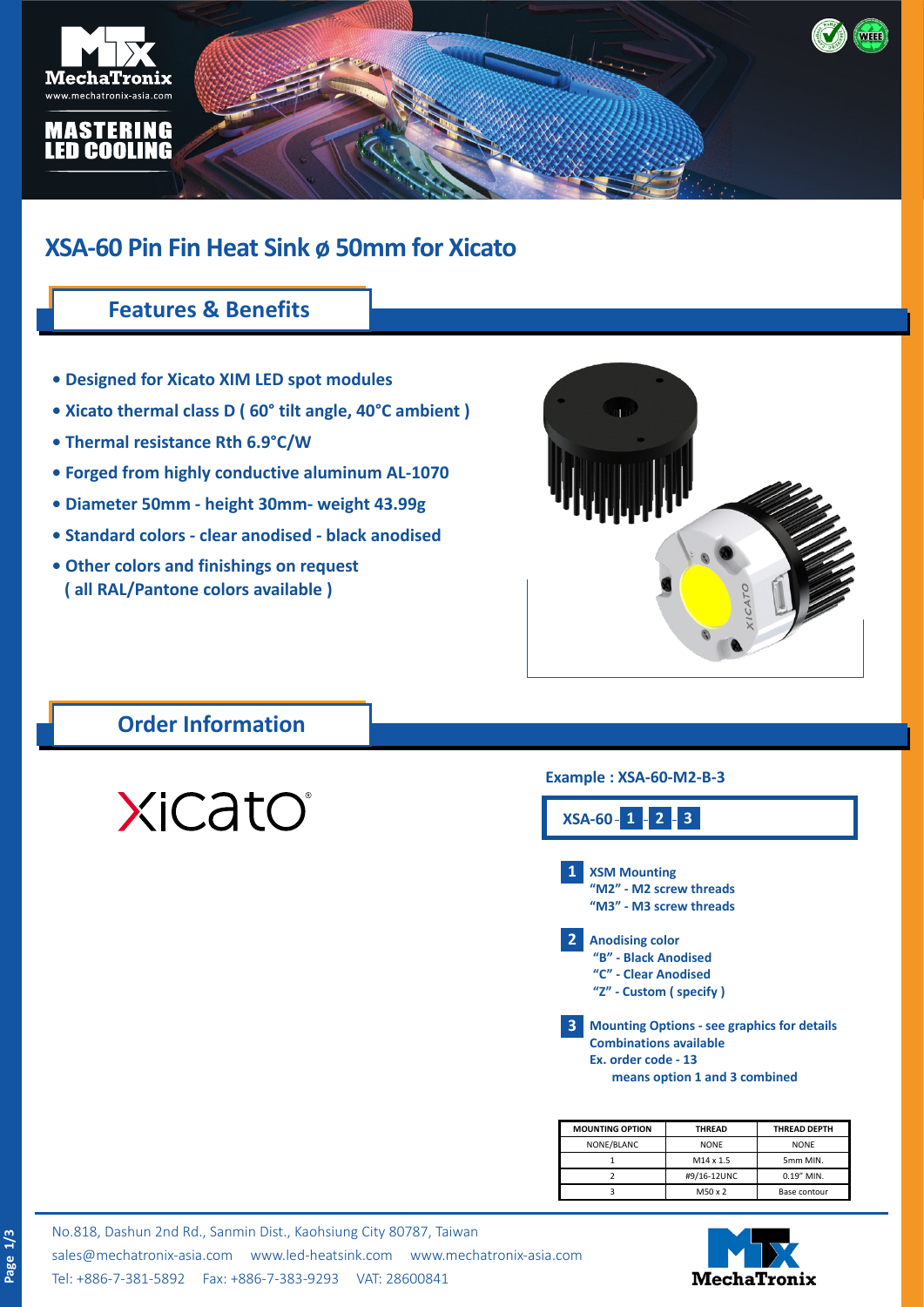

# **XSA-60 Pin Fin Heat Sink ø 50mm for Xicato**

## **Product Details**

|               | Total Height <sup>mm</sup> |     | Rth(°C/W) Volume <sup>mm3</sup> | Cooling Surface <sup>mm2</sup> | <b>Weight<sup>gr</sup></b> |
|---------------|----------------------------|-----|---------------------------------|--------------------------------|----------------------------|
| <b>XSA-60</b> | 30                         | 6.9 | 16292.88                        | 18912.62                       | 44                         |

#### **Notes:**

- **1. MechaTronix reserves the right to change products or specifications without prior notice.**
- **2. Mentioned models are an extraction of the full product range. For specific mechanical adaptations please contact MechaTronix.**
- **3. All these types are made by forging process from highly conductive aluminum type AL1070 with a typical Thermal Conductivity of 209W/m-K.**







**1** Mechanical version Center hole tapping

M14x1.5 Through out 5mm base



**2** Mechanical version Center hole tapping

#9/16-12UNC Through out 5mm base

**3** Mechanical version M50x2

Screw thread around base contour

**Example : XSA-60-M2**

Unit: mm

### **Drawings & Dimensions**





 $\varphi$ 50



**MechaTronix**